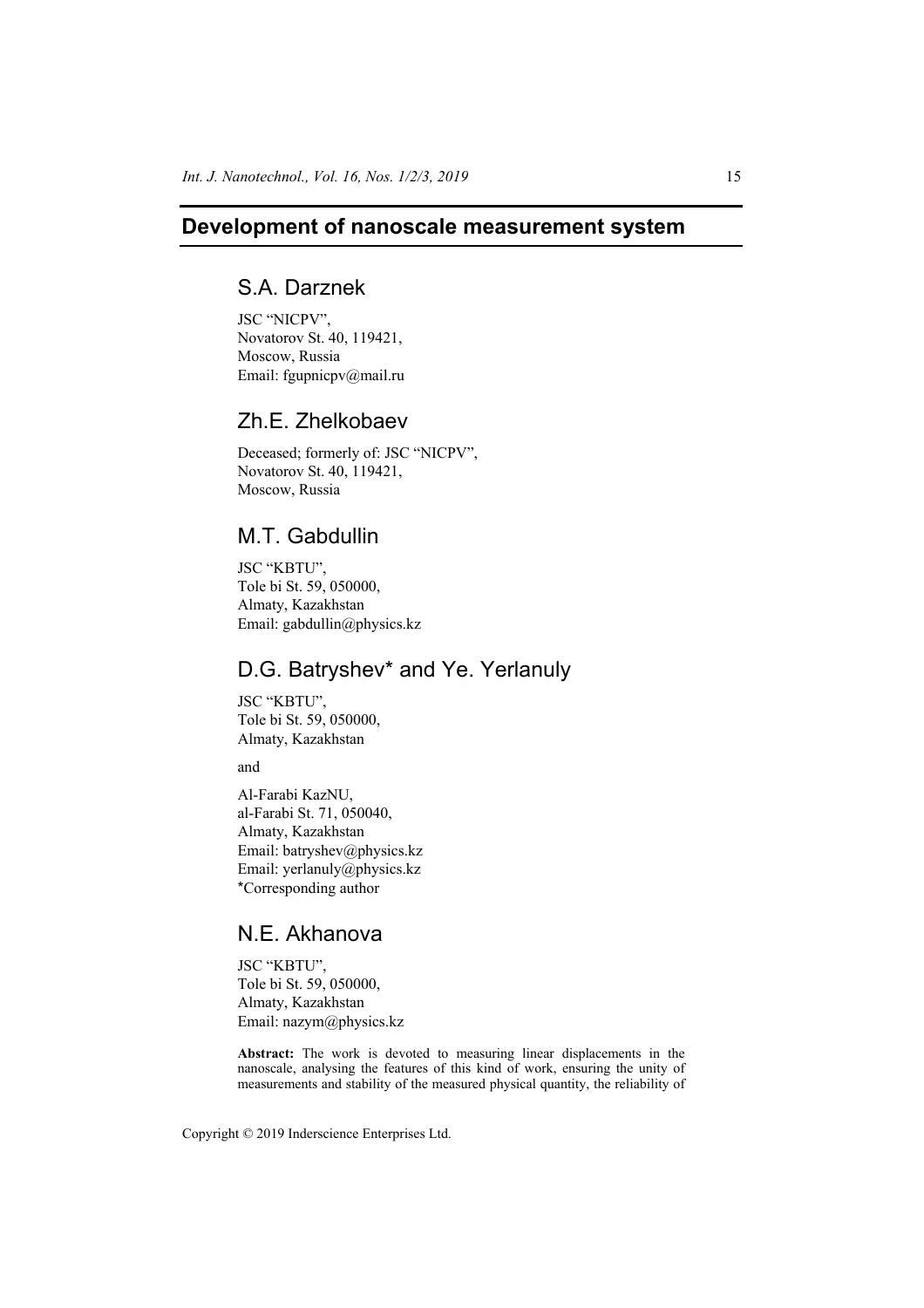#### 16 *S.A. Darznek et al.*

the results and their linkage to the State Standard. The criteria must be met by methods and means of precision measurements in the nanoscale, as well as methods and means for acquiring and presenting the information obtained. The analysis of the main sources of errors is made and the results of these studies are presented in Novikov [1]. The features of the construction of measuring systems, as well as the problems of calibration of phase measurements in optics, are considered. The problems of an applied nature are considered: the measurement of real displacement of objects in the nanoscale, their speed and acceleration, as well as the introduction of the developed methods into the field of practical application. The results obtained in solving experimental and applied problems using methods and means of numerical heterodyning are presented. The developed 'interferometer-phase meter' measuring system allows online investigating of complex piezoceramic structures used in various devices as actuators.

**Keywords:** laser; linear displacement; nanoscale; interferometry; PSA; phase shift angle.

**Reference** to this paper should be made as follows: Darznek, S.A., Zhelkobaev, Zh.E., Gabdullin, M.T., Batryshev, D.G., Yerlanuly, Ye. and Akhanova, N.E. (2019) 'Development of nanoscale measurement system', *Int. J. Nanotechnol.*, Vol. 16, Nos. 1/2/3, pp.15–21.

**Biographical notes:** S.A. Darznek is a Lead researcher, Candidate of Physics and Mathematics Sciences at Research Center for Studying Surface and Vacuum Properties (NICPV), Moscow, Russia and working on a development of scientific and technologic fundamentals for the metrological support of nanotechnologies and on interferometric measuring.

Zh.E. Zhelkobaev worked as Head of Department, Doctor of Technical Sciences at Research Center for Studying Surface and Vacuum Properties (NICPV), Moscow, Russia and worked on a development of scientific and technologic fundamentals for the metrological support of nanotechnologies and on interferometric measuring. In 2018, Dr. Zh.E. Zhelkobaev passed away. He was a great person and scientist, may he rest in peace.

M.T. Gabdullin is a Full Professor at Kazakh-British Technical University in Kazakhstan. He is now the leader of the research group working mainly on development of nanoscale measurement system, sensors based on carbon nanomaterials and on solving applied problems in the oil and gas industry.

D.G. Batryshev is a Researcher in Nanotechnological laboratory of engineering profile at Al-Farabi Kazakh National University and in Nanotechnology laboratory at Kazakh-British Technical University (Kazakhstan). He is now a member of the research group of Professor M.T. Gabdullin working mainly on nanomaterials and nanoscale measurement system.

Ye. Yerlanuly is a PhD student working mainly in the field of carbon nanomaterials synthesis and development of nanoscale measurement system. He is supervised by Dr. D.G. Batryshev.

N.E. Akhanova is a PhD student working mainly in the field of carbon nanomaterials synthesis and development of nanoscale measurement system. She is supervised by Dr. M.T. Gabdullin.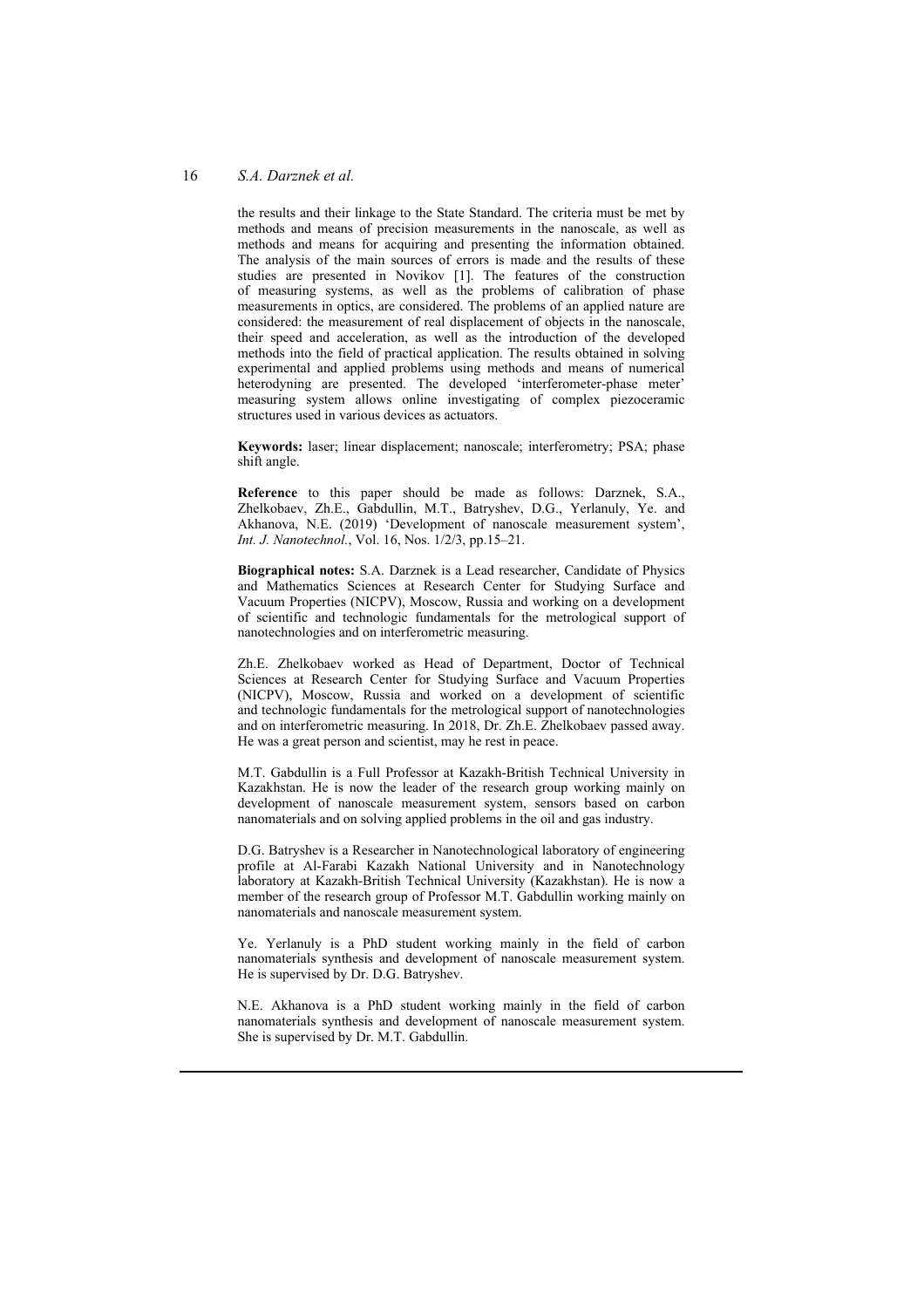#### **1 Introduction**

A development of science-intensive technologies is impossible without creation of highly sensitive methods and high-precision measurement of linear dimensions and precision movements control of objects in nanoscale. At the same time, the maximum possible degree of accuracy must be achieved and the corresponding metrological level ensured.

A precision measurement of ultra-small displacements is needed for fundamental works, related to creation of a new generation of interrelated standards in the field of mechanical and acoustic quantities, for investigation of quantum-size effects and highly stable sources of coherent radiation, for calibration of micro- and nanorange actuators, and for controlling of dangerous technogenic objects and ensuring an ecological balance of the environment.

An optimal solution of these problems in the future could be the use of linear measurement methods and instruments of optical (laser) interferometry-phaseometry (nanometry), based on fundamental constants and standards of physical quantities [1–3].

The phase (interference) methods in optics are used to measure the space-time variations of the phase difference values – phase shift angle (PSA) in interference field between measurement and reference beams, due to the frequency, spatial or polarisation dispersion of radiation in the phase object [3–8].

Optical (laser) interferometry-phaseometry (nanometry) with highly developed radio range phasometry technique gives an opportunity for creation a high-precision measuring systems and basis for ensuring the uniformity of linear measurements in the micrometer and nanometre ranges, as well as in the radio and optical ranges.

All of this led to the creation a new class of measuring tools and methods, meeting the high metrological requirements of nanotechnology and possessing wide opportunities to satisfy the demands of science and technology in the field of high-precision measurements, i.e., meet a wide range of requirements of high technology, including nanotechnology.

In this work a structural and functional scheme of phase measurement system in nanoscale is considered. The measurement of objects' real displacement in nanoscale was performed and issues of practical application of developed methods were also considered.

### **2 Experimental setup**

On the basis of analysis and recommendations a LMS-01M laser measuring system was developed.

LMS system consists of (Figure 1):

- stabilised helium-neon laser
- interference optical transducer
- photodetector (PD)
- electron-phasometric system (EPS)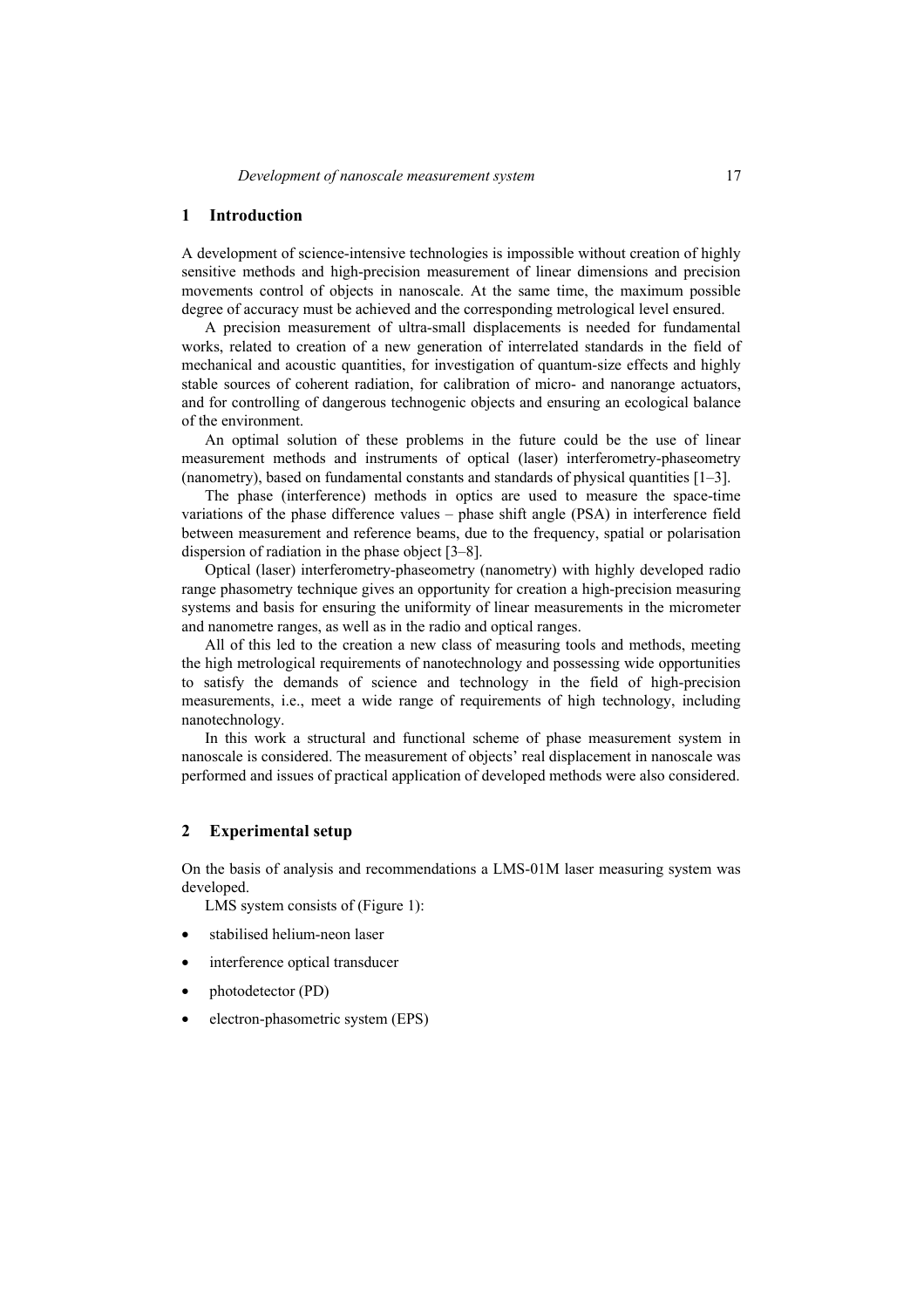18 *S.A. Darznek et al.* 

- block of high-frequency generators (HFGB)
- communication interface
- personal computer
- software.

LMS provides online measurement operation of Δ*X* displacement by counting of phase cycles (PC) and adding of so called Δ*φ* PSA:

$$
\Delta X = \left( N + \frac{\Delta \varphi}{2\pi} \right) \cdot \frac{\lambda}{2n}
$$
 (2)

where *N* is the phase cycles ( $N = 0, 1, 2, 3, \ldots, N$ ),  $\Delta \varphi$  is the phase shift angle,  $\lambda$  is the radiation wavelength of laser, and *n* is the refractive index.

LMS optical system is a two-beam modified Michelson interferometer. Functional scheme of LMS is shown in Figure 1.

**Figure 1** Structural and functional scheme of LMS-01M (see online version for colours)



1 – LHN 302 laser; 2,3 – acoustooptical modulators (AOM); 4,5 – mirrors; 6,7 – beamsplitting elements; 8 – sample with reflective coating; 9 – oscilloscope; 10 –photodetector; 11 – absorber of a non-working beam; 12 – EPS; 13 – laptop.

LMS has a range of linear displacement measurements of  $10^{-9}$ – $10^{-2}$  m with resolution of 0.1 nm and high speed response rate due to the selected frequency difference. The range of absolute measurement error is within the range from 0.5 nm to 3 nm. Such technical characteristics allow solving a wide range of tasks.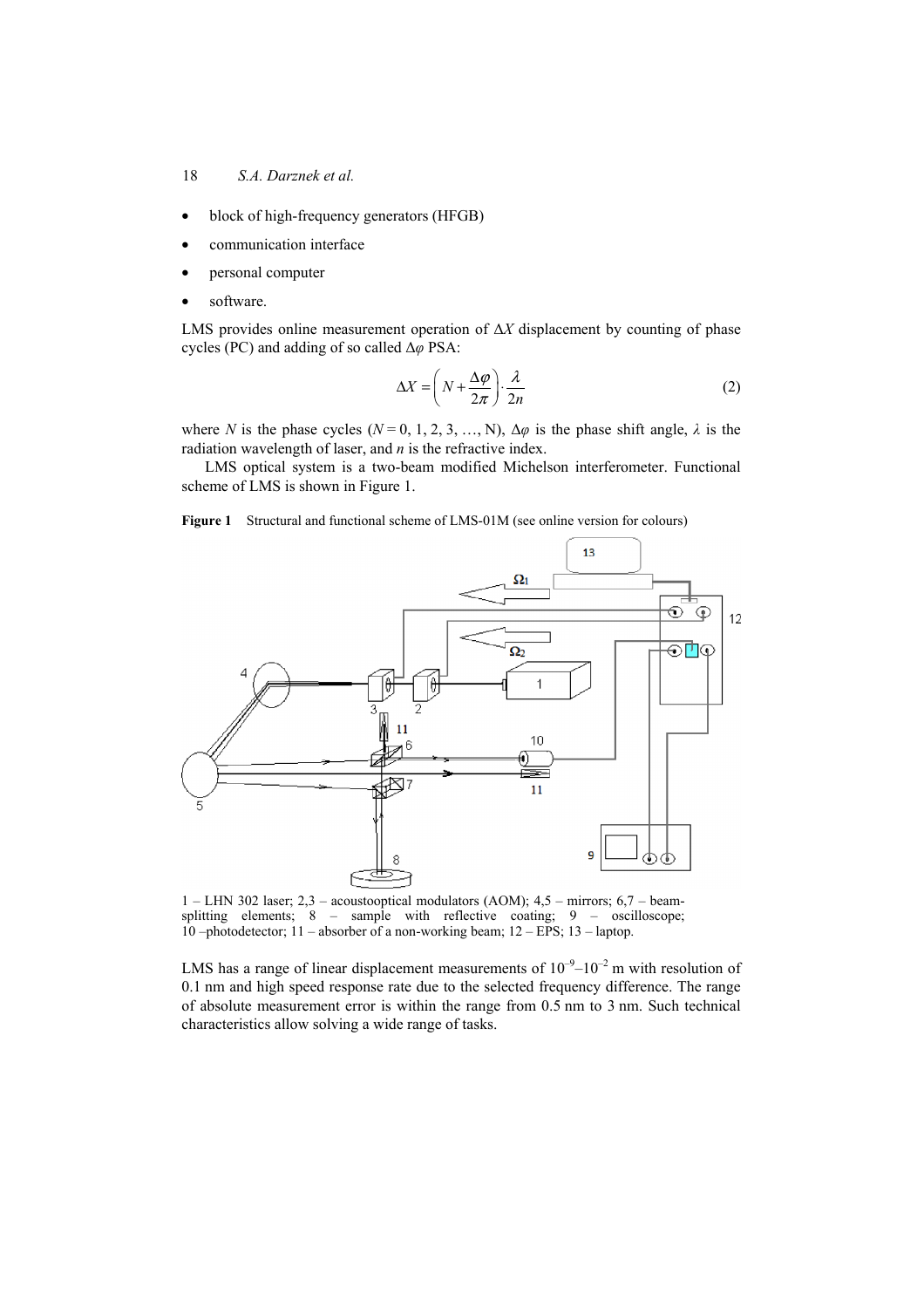### **3 Experiment and discussion**

An optical beam with a frequency  $\omega_0$  (zero beam), passing through the first modulator at the Bragg angle, diffracts on a diffraction grating (running with frequency  $\Omega_1$ ), then it is divided into two beams with frequencies  $\omega_0$  and  $\omega_0 + \Omega_1$  (plus the first beam). Further, the zero beam passes through the second modulator with a frequency  $\Omega_2$  at the Bragg angle and it is again divided into two beams with frequencies  $\omega_0$  and  $\omega_0$  -  $\Omega_2$  (minus the first beam). Thus, there are three beams at AOM output: zero, plus first and minus first. One of the received beams, falling on the sample and being reflected, obtains information about the object's movements as a phase shift angle Δ*φ* (information beam); another beam passes its optical path without interaction with sample (reference beam). The zero beam is absorbed by absorber of non-working beam (Figure 1). After, the information and reference beams interfere with each other, falling on the photodetector (PD). Futher, the extraction of information signal occurs thru the difference of frequencies  $|\Omega_1 - \Omega_2|$ in PD. Analysis of obtained information is carried out in a specialised electronic-phasemeasuring system (EPS). EPS is connected to the laptop. The software allows online collecting of measurement data, analysing and presenting output file in an easy-to-use format.

There are data below (Figures 2 and 3), which were obtained by using a heterodyne method of measuring displacements in nanoscale. In particular, there are data of vibrational displacement measurements of the free end of a piezo table when a modulating signal of various frequency and shape is applied to it.

**Figure 2** Displacement dependence on time of free end of a piezo table when a sinusoidal oscillation ( $f \sim 1$  kHz;  $U = 6$  V) is applied (see online version for colours)

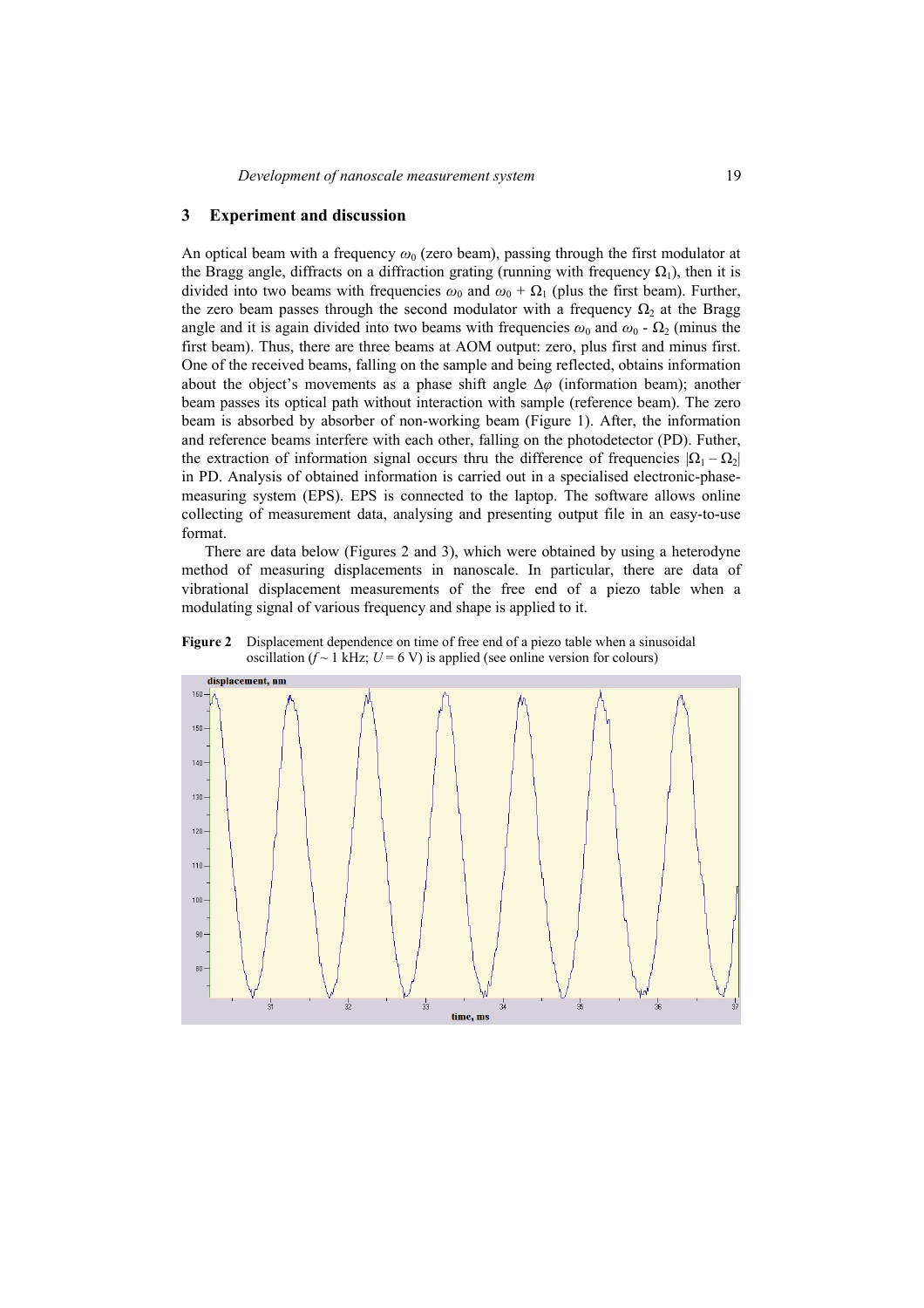### 20 *S.A. Darznek et al.*



**Figure 3** Displacement dependence on time of free end of a piezo table when the voltage is applied in steps of 10 V and in a range '0–50 V' (see online version for colours)

#### **4 Conclusion**

A laser digital phase meter operating in a wide spectral range has been developed to calibrate and validate laser linear displacement meters, as well as to measure the amplitudes of the vibrational motion of the solid surface, and to ensure the uniformity of the measurements in nanorange. The presented 'interferometer-phase meter' measuring system allows online investigating of complex piezoceramic structures used in various devices as actuators.

#### **Acknowledgements**

This work was supported by the grant No. AP05133211 of the Ministry of Education and Science of RK.

### **References**

- **1** Novikov, Yu.A. (2006) *Linear Measurements in Micrometer and Nanometer Ranges for Microelectronics and Nanotechnology*, Nauka, Moscow, Vol. 62, p.147.
- **2** Born, M. and Wolf, E. (1970) *Foundations of Optics*, Nauka, Moscow, p.856.
- **3** Kartashev, A.I. and Etsin, I.Sh. (1972) 'Methods for measuring small changes in the phase difference in interference devices', *Soviet Physics Uspekhi*, Vol. 15, No. 2, Vol. 106, No. 4. pp.232–250.
- **4** Galakhova, O.P., Koltik, E.D. and Kravchenko, S.A. (1976) *Fundamentals of Phaseometry*, Energiya, Moscow, p.250.